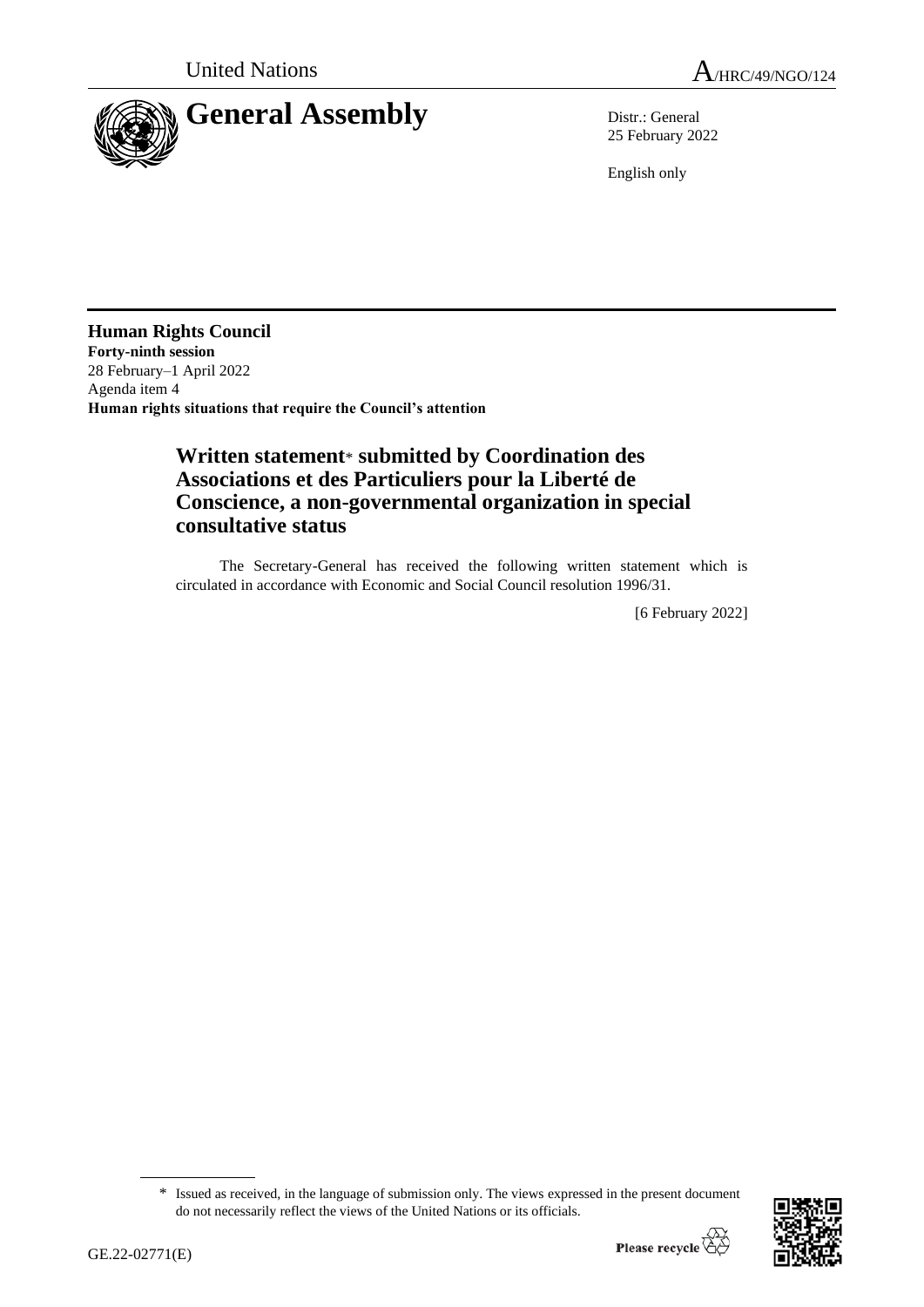## **Montenegro double standards in extradition cases: Georgii Rossi's case**

CAP Liberté de Conscience is deeply concerned about the discriminatory double standards used by Montenegro in extradition cases as the Brussels-based NGO Human Rights Without Frontiers has exposed it in a report published a few months ago in an EU media outlet covering EU-related issues(1).

For many years, Montenegro has expressed its firm intention to become part of the European Union. To become an EU member state, Montenegro will have to implement multiple reforms, fight against corruption, respect human rights and eradicate double standards in the application of legal norms, including in extradition cases.

Thus, according to the official statement of the first Secretary of the Ministry of Justice in the Government of Montenegro, eleven people were detained on the territory of Montenegro at the request of the Russian Federation in the first nine months of 2021. The decision to extradite from Montenegro to the Russian Federation related to all of them (11 people). At the moment, ten of them are awaiting a decision regarding receiving political asylum(2).

While citing the national statistics of extradition cases, Secretary of the Ministry of Justice failed to talk about the recent high-profile case of the Russian billionaire Talman Ismailov, the former owner and director of the Cherkizovsky market, who was detained in Montenegro at the request of Interpol on 1 October 2021. The Russian Federation requested Ismailov's extradition from Montenegro on charges of organizing the murder of two businessmen. Strange though it may be, only three weeks after his arrest, on 22 October last, Ismailov was quickly granted political asylum in Montenegro. Some mass media outlets also revealed that before his arrest Ismailov had been living in Montenegro for several years and applied for asylum before he was detained.

Legal and alternate details of the Ismailov case are unknown to us, unlike the facts of Georgii Rossi case, who, in contrast to Ismailov, is not an oligarch and is not accused of organizing contract murders. However, Montenegro is preparing to extradite him (Georgii Rossi) to the Russian Federation despite these facts.

In 2013, Georgii Rossi, as a result of running from political persecution in the Russian Federation, moved to Ukraine and obtained Ukrainian citizenship. While residing and working in the Russian Federation until 2013, Georgii Rossi frequently made public statements against Russian state policy in oppressing businesses, against the laws that subsequently led to a lack of freedom on the Internet and de facto censorship in the Russian Federation.

Eight years after these events, on August 12, 2021, Georgii Rossi was detained in Montenegro. It turned out that in May 2021, the Russian Federation sent a request to Interpol, which resulted in Georgii Rossi being on the international wanted list. Rossi is accused of illegal banking activities in conspiracy with others. At the same time, two of these persons have officially stated that the law enforcement authorities of the Russian Federation put pressure on them and forced them to give false testimony against Georgii Rossi. In fact, to incriminate him, to indicate that Georgii Rossi is a criminal. Law enforcement did this to illegally prosecute Georgii Rossi for his political stance.

After several months spent in the Montenegrin prison under extradition arrest, the Supreme Court of Podgorica and later the Court of Appeal satisfied the demand of the Russian authorities to extradite Georgii Rossi. Currently, Georgi Rossi is awaiting the decision of the Minister of Justice of Montenegro, who will approve or cancel the court decisions on extradition.

In any extradition matter, one of the conditions of extradition at the request of the requesting state is that the requesting state must deliver facts and evidence of reasonable suspicion, that the person whose extradition is requested has committed a crime. In other words, it is the country's responsibility, that request the person's extradition, to prove the validity of the charge. The decision of the Russian court has only a reference to three rulings of the investigative authorities of the Russian Federation, related to the presentation of the suspicion towards Georgii Rossi, and that he is wanted. The decision of the court of the Russian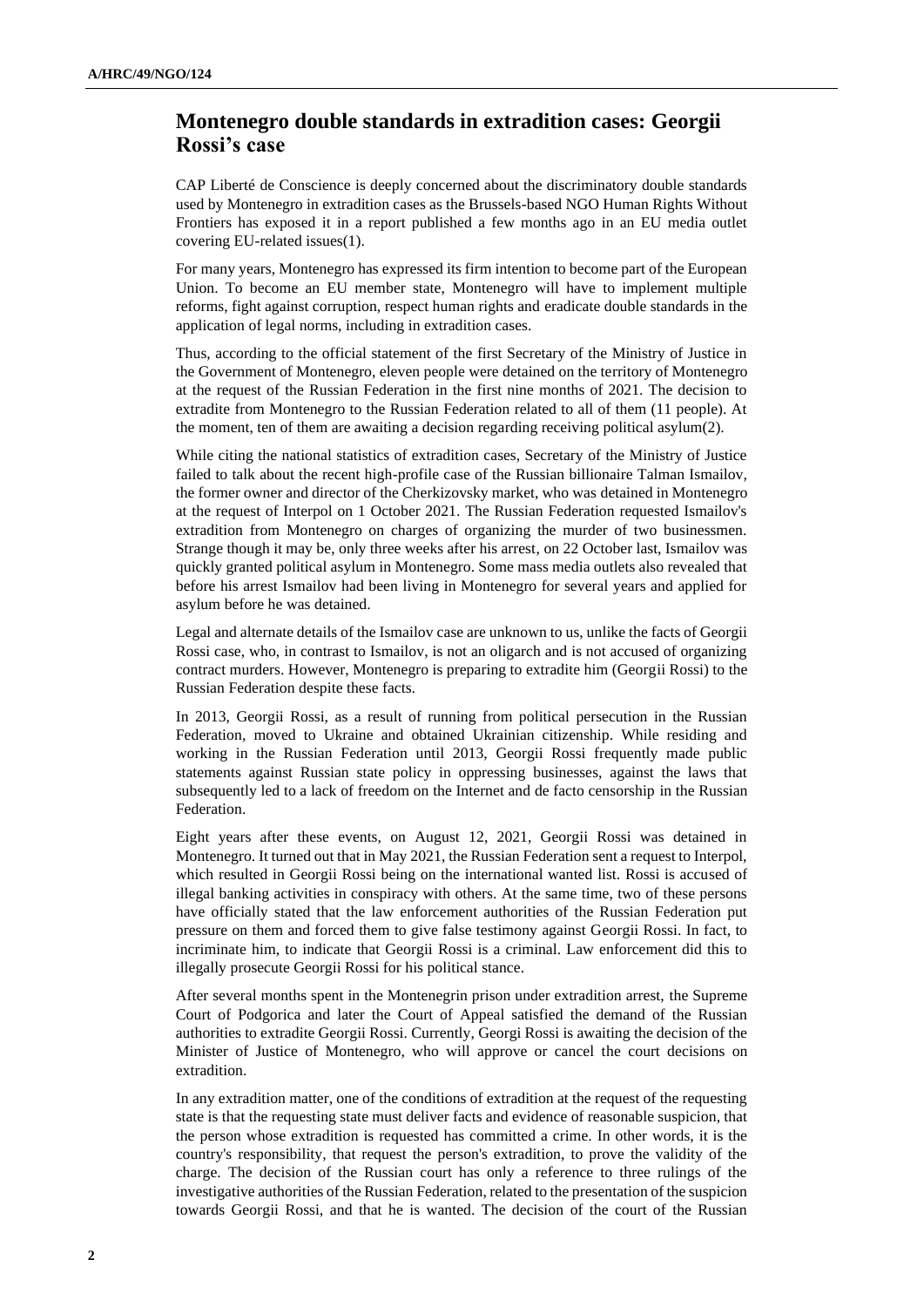Federation on the arrest in absentia of Georgii Rossi duplicates the information in the documents mentioned above. These documents cause bemusement for the reason that any legal document where a person is formally accused of committing a crime has to include the location, time and way of committing the crime. It is also a requirement of the European Convention on Extradition of offenders. It is the basics of criminal law and international law related to extradition. However, in this case, the Russian side probably did not consider it necessary to spend their time on such trivialities, and the Supreme Court of Podgorica and appeal court had probably studied the case superficially.

The non-responsiveness of Montenegrin courts to such flagrant violations could indicate that the state deals with extradition cases as a matter of formality. Probably, it also relates to the requests from the Russian Federation. The Montenegrin courts might presume that the requesting party, Russian Federation in the given case, would not make unreasonable requests. The First Secretary of the Ministry of Justice asserted that the Montenegrin official bodies count on the professionalism of their colleagues while handling extradition cases. However, this formal approach and such unprecedented legal trust in the law enforcement bodies of another state contradicts the essence of decision-making in extradition cases. If the request is not substantiated, extradition is denied, regardless of the requesting state.

Corruption cases in Montenegro(3) have been widely reported over the years, including by EU institutions(4) and officials in Montenegro do not deny this problem. They promise the European Union to combat mercilessly corrupt practices in the country, nepotism, and mafia groups. And it is possible that Montenegro guarantees a certain "protection" to people wanted by the Russian Federation but certainly not for free. There are several official ways of getting this sort of "protection": by acquiring Montenegrin citizenship, accepting requests for political asylum and rejecting extradition.

In such cases, it can be assumed that a person wanted by the Russian Federation, who is already on the territory of Montenegro, has no other choice but to "pay" and become a "cash cow." If such an individual is not willing or unable to "pay", then he will be extradited to the Russian Federation, where he may be tortured in prison(5).

This presupposes the existence of an organized mafia scheme in Montenegro and people who serve it at various levels. However, perhaps the situation is even more severe if there is some "tacit agreement" between Montenegro and the Russian Federation on such cases. If so, then this is a bad sign for Montenegro which wants to adhere to the European Union.

On the one hand, this looks like a policy of double standards. On the other hand, this may indicate the presence of an organized corrupt (mafia) scheme in Montenegro, through which individuals wanted by the Russian Federation are lured to the territory of Montenegro by deception (a promise of certain "guarantees"). And under the threat of extradition to the Russian Federation, those people are willing to give everything. This is already a problem, and if there is a problem, definitely there are people who serve it. However, perhaps the situation is even more severe if there is some "tacit agreement" between Montenegro and the Russian Federation on such cases.

In conclusion, it is in the interest of Montenegro not to use double standards in extradition cases but to abide by international standards.

Human Rights Without Frontiers, NGO(s) without consultative status, also share the views expressed in this statement.

(1)https://www.europeantimes.news/2021/12/is-montenegro-really-abiding-by-eu-standards-inextradition-cases/

(2)https://www.europeantimes.news/2021/12/is-montenegro-really-abiding-by-eu-standards-inextradition-cases/

(3)https://www.dw.com/en/sweeping-up-corruption-in-montenegro/av-60016358

(4)https://europeanwesternbalkans.com/2021/07/23/fight-against-high-level-corruption-inmontenegro/